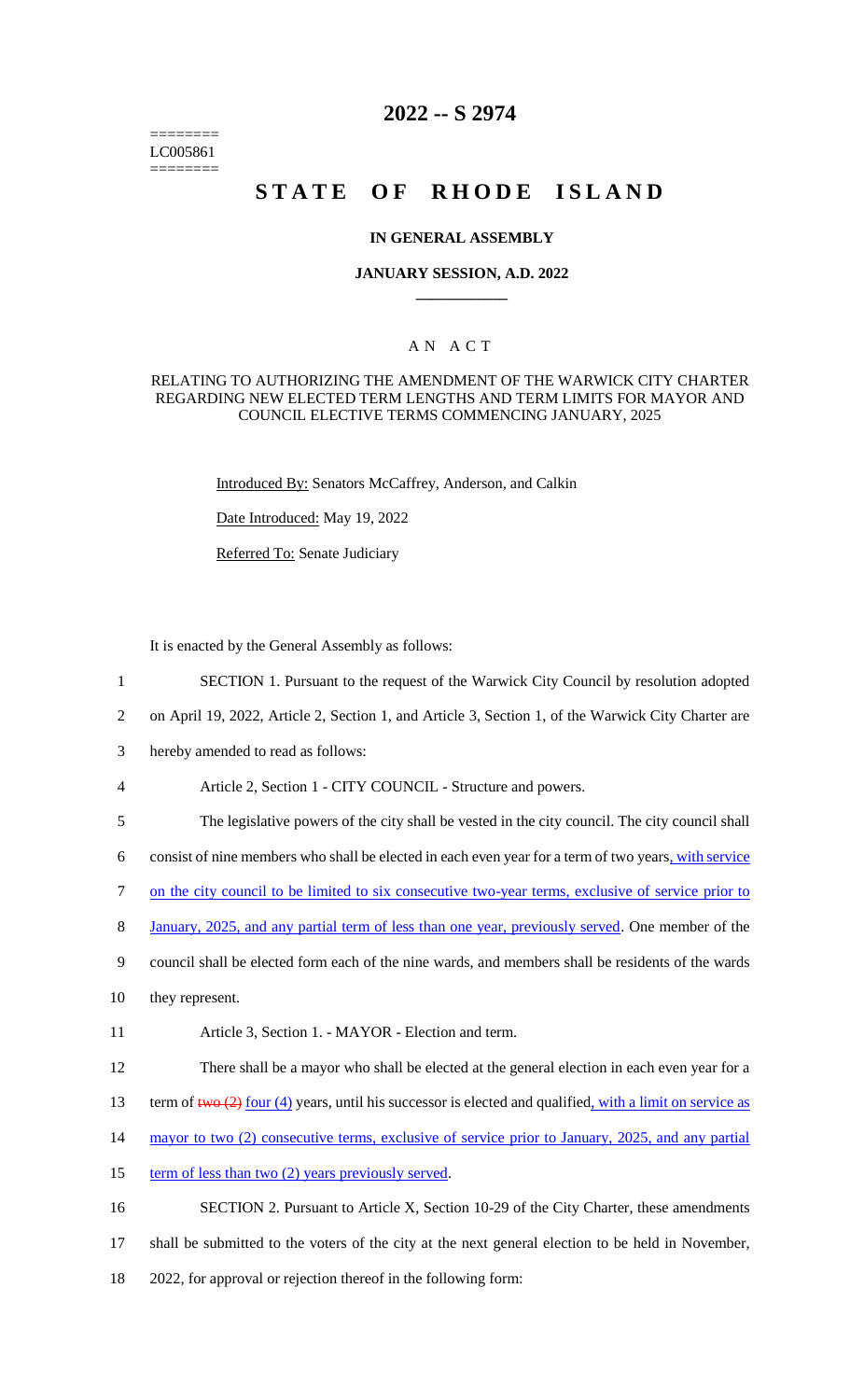| 1              | "1. For elective terms commencing January 2025, shall the term of office for Mayor be                    |
|----------------|----------------------------------------------------------------------------------------------------------|
| 2              | increased from two $(2)$ to four $(4)$ years with service as Mayor limited to two $(2)$ consecutive four |
| 3              | (4)-year terms, exclusive of service prior to January 2025 and any partial term of less than two (2)     |
| 4              | years, and shall service on the City Council be limited to six (6) consecutive two (2)-year terms,       |
| 5 <sup>5</sup> | exclusive of service prior to January 2025 and any partial term of less than one year?                   |
| 6              | <b>APPROVE</b><br><b>DISAPPROVE"</b>                                                                     |
| 7              | SECTION 3. This section and section 2 of this act shall take effect upon passage, and                    |
| 8              | Section 1 of this act shall take effect if a majority of those electors qualified to vote upon the       |
| 9              | question as set forth in section 2 shall vote in favor thereof.                                          |

======== LC005861 ========